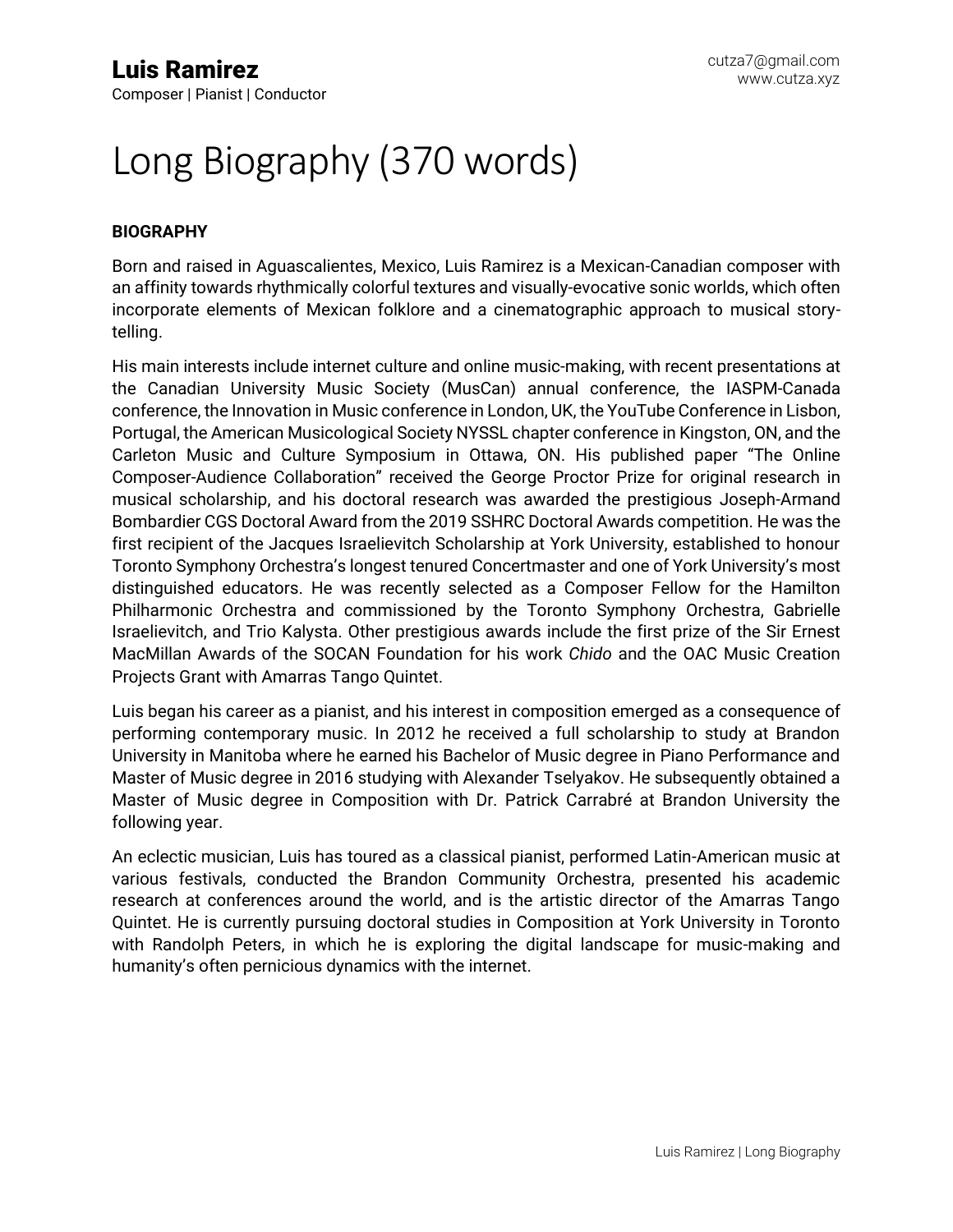## Medium Biography (200 words)

### **BIOGRAPHY**

Born and raised in Aguascalientes, Mexico, Luis Ramirez is a Mexican-Canadian composer with an affinity towards rhythmically colorful textures and visually-evocative sonic worlds, which often incorporate elements of Mexican folklore and a cinematographic approach to musical storytelling.

His main interests include internet culture and online music-making, with recent presentations at the Canadian University Music Society (MusCan) annual conference, the IASPM-Canada conference, the Innovation in Music conference in London, UK, the YouTube Conference in Lisbon, Portugal, the American Musicological Society NYSSL chapter conference, and the Carleton Music and Culture Symposium. His published paper "The Online Composer-Audience Collaboration" received the George Proctor Prize for original research in musical scholarship, and his doctoral research was awarded the prestigious Joseph-Armand Bombardier CGS Doctoral Award from the 2019 SSHRC Doctoral Awards competition.

An eclectic musician, Luis has toured as a classical pianist, performed Latin-American music at various festivals, conducted the Brandon Community Orchestra, presented his academic research at conferences around the world, and is the artistic director of the Amarras Tango Quintet. He is currently pursuing doctoral studies in Composition at York University in Toronto with Randolph Peters, in which he is exploring the digital landscape for music-making and humanity's pernicious dynamics with the internet.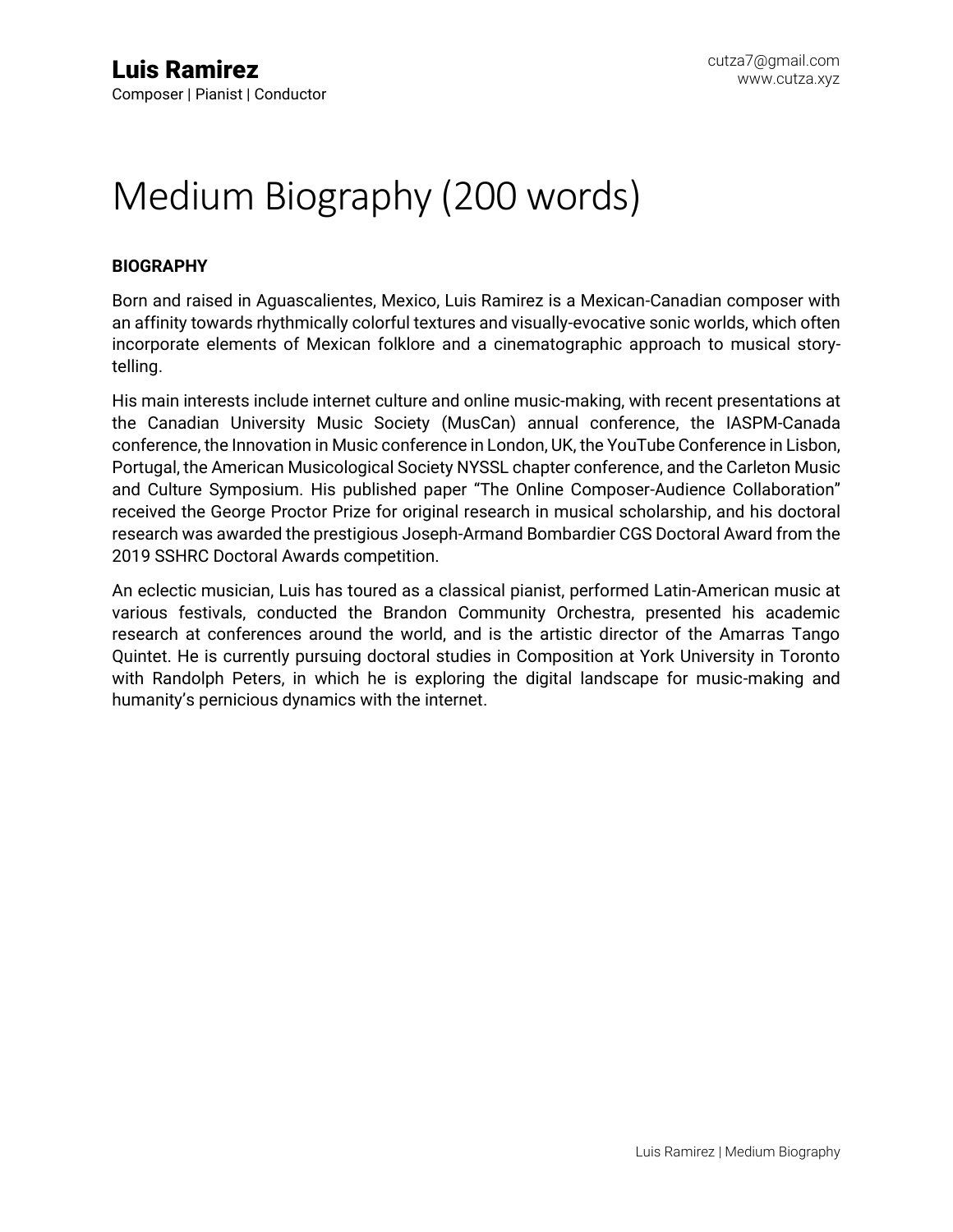### Short Biography (150 words)

### **BIOGRAPHY**

Born and raised in Aguascalientes, Mexico, Luis Ramirez is a Mexican-Canadian composer with an affinity towards rhythmically colorful textures and visually-evocative sonic worlds. His main interests include internet culture and online music-making, with recent presentations at the Canadian University Music Society (MusCan) conference, the IASPM-Canada conference, the Innovation in Music conference in London, UK, and the YouTube Conference in Lisbon, Portugal. His published paper "The Online Composer-Audience Collaboration" received the George Proctor Prize for original research in musical scholarship, and his doctoral research was awarded the prestigious Joseph-Armand Bombardier CGS Doctoral Award.

An eclectic musician, Luis has toured as a classical pianist, conducted the Brandon Community Orchestra, and is the artistic director of the Amarras Tango Quintet. He is currently pursuing doctoral studies in Composition at York University in Toronto with Randolph Peters, in which he is exploring the digital landscape for music-making and humanity's pernicious dynamics with the internet.